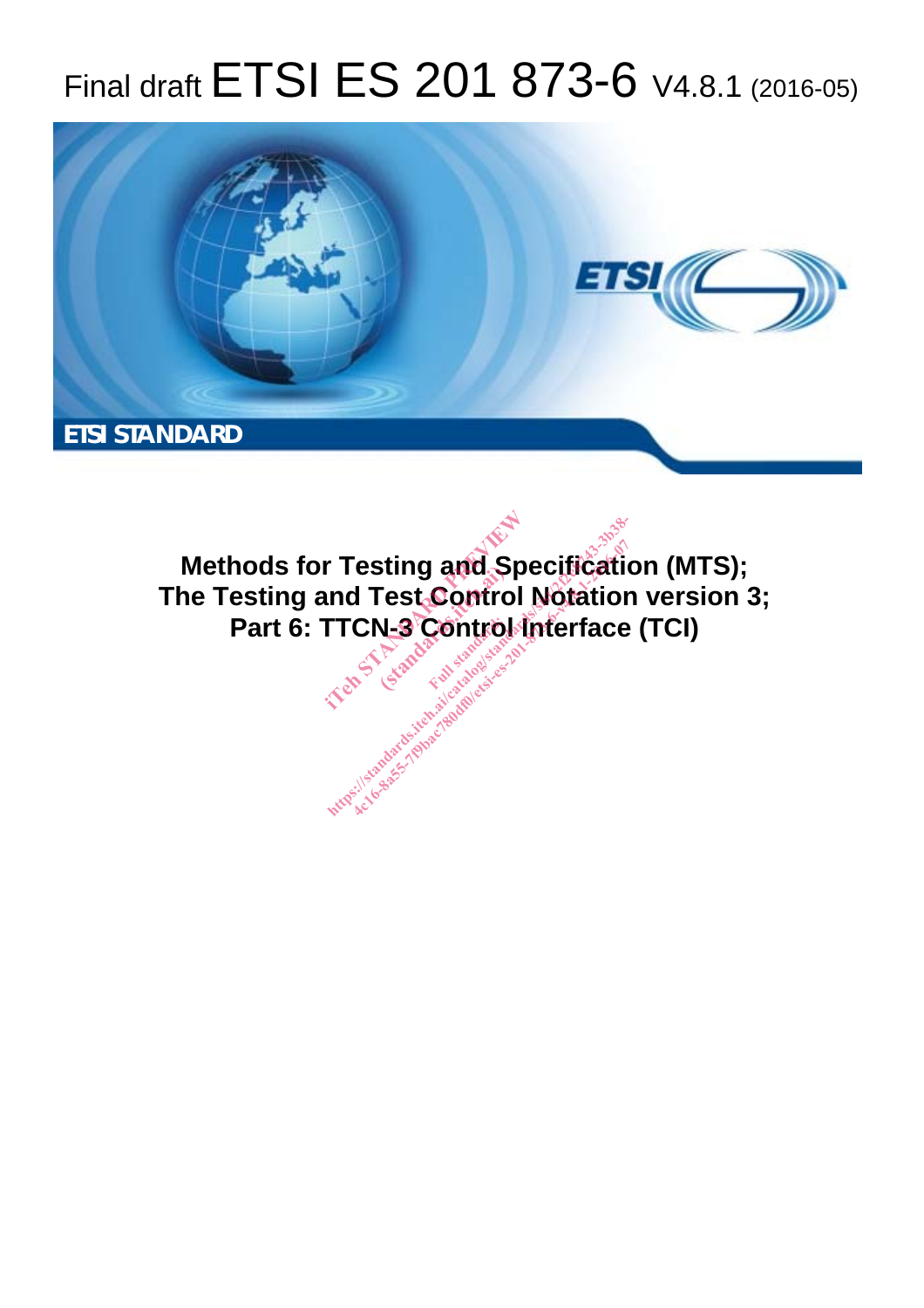Reference RES/MTS-201873-6 T3ed481TCI Keywords control, interface, methodology, TCI, testing, TTCN-3 *ETSI*  650 Route des Lucioles F-06921 Sophia Antipolis Cedex - FRANCE Tel.: +33 4 92 94 42 00 Fax: +33 4 93 65 47 16 Siret N° 348 623 562 00017 - NAF 742 C<br>Association à but non lucratif enregistrée à la Association à but non lucratif enregistrée à la Sous-Préfecture de Grasse (06) N° 7803/88 *Important notice*  The present document can be downloaded from: http://www.etsi.org/standards-search el.: +33 4 92 94 42 00 Fax: +33 4 93<br>
Siret N° 348 623 562 00017 - NAF 742<br>
Association à but non une registrée<br>
Sous-Préfecture de Grasse (06) N° 7803<br>
Sus-Préfecture de Grasse (06) N° 7803<br>
Composition de Critique de San iation à but non lucratif enr<br>Préfecture de Grassé (06)<br>Contra de Grassé (06)<br>Contra d'article standards.<br>Contra d'article standards. Context of declarage Multipular ps://www.etsi.org/standards-search<br>
Association à but non ducratif enregistrée à la  $\frac{3}{2}$ e sous-Préfecture de Grasse (06) N° 7803/88-1-2016<br>
Sous-Préfecture de Grasse (06) N° 7803/88-1-2016<br>
Active de Grass

The present document may be made available in electronic versions and/or in print. The content of any electronic and/or print versions of the present document shall not be modified without the prior written authorization of ETSI. In case of any existing or perceived difference in contents between such versions and/or in print, the only prevailing document is the print of the Portable Document Format (PDF) version kept on a specific network drive within ETSI Secretariat.

Users of the present document should be aware that the document may be subject to revision or change of status. Information on the current status of this and other ETSI documents is available at https://portal.etsi.org/TB/ETSIDeliverableStatus.aspx

If you find errors in the present document, please send your comment to one of the following services: https://portal.etsi.org/People/CommiteeSupportStaff.aspx

*Copyright Notification* 

No part may be reproduced or utilized in any form or by any means, electronic or mechanical, including photocopying and microfilm except as authorized by written permission of ETSI. The content of the PDF version shall not be modified without the written authorization of ETSI.

The copyright and the foregoing restriction extend to reproduction in all media.

© European Telecommunications Standards Institute 2016. All rights reserved.

**DECT**TM, **PLUGTESTS**TM, **UMTS**TM and the ETSI logo are Trade Marks of ETSI registered for the benefit of its Members. **3GPP**TM and **LTE**™ are Trade Marks of ETSI registered for the benefit of its Members and of the 3GPP Organizational Partners.

**GSM**® and the GSM logo are Trade Marks registered and owned by the GSM Association.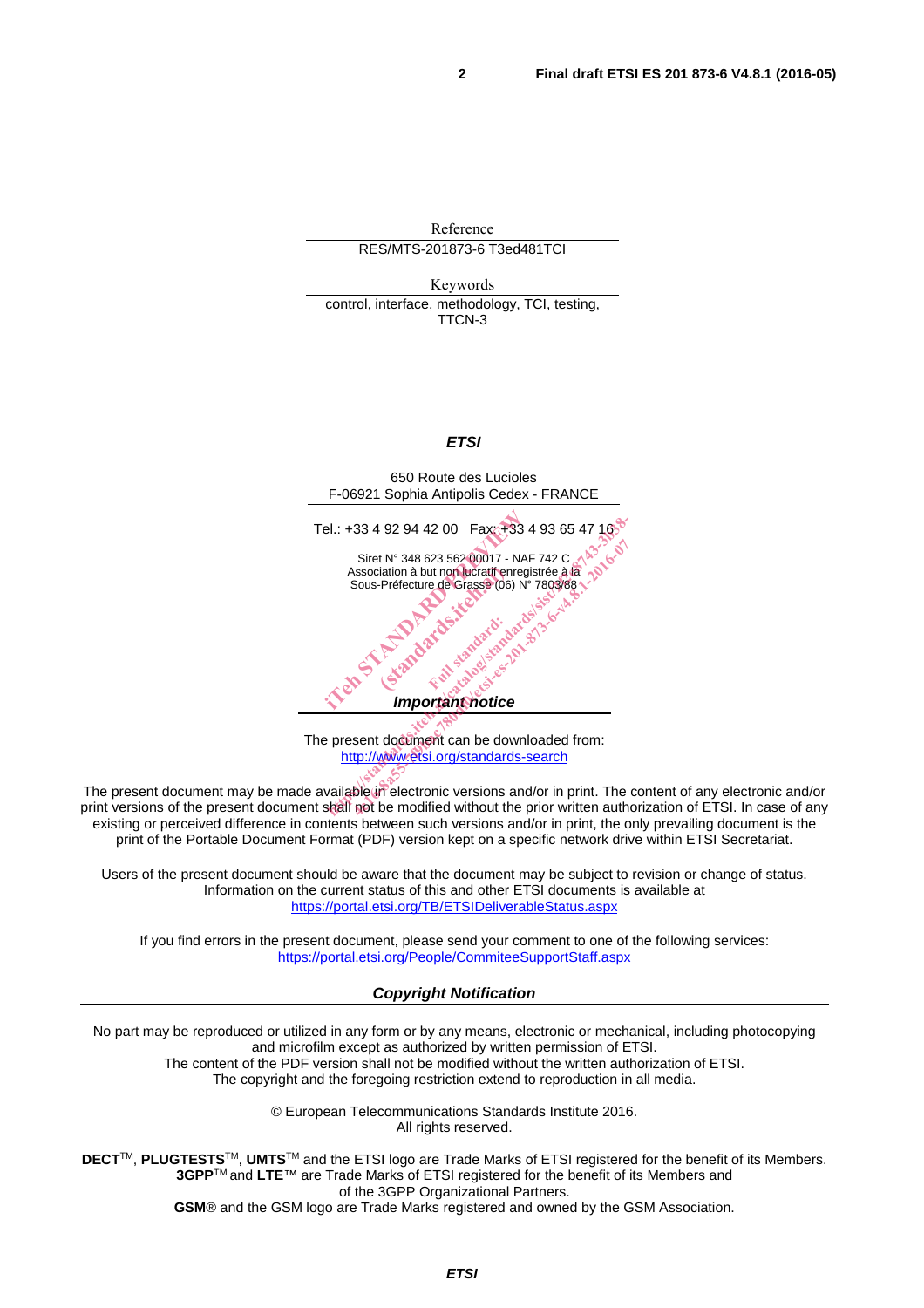## Contents

| 1                      |  |
|------------------------|--|
| 2                      |  |
| 2.1                    |  |
| 2.2                    |  |
|                        |  |
| 3<br>3.1               |  |
| 3.2                    |  |
|                        |  |
| 4                      |  |
| 5                      |  |
| 6                      |  |
| 6.1                    |  |
| 6.1.0                  |  |
| 6.1.1                  |  |
| 6.1.1.0                |  |
| 6.1.1.1                |  |
| 6.1.1.2<br>6.1.1.3     |  |
| 6.1.1.4                |  |
| 6.1.2                  |  |
| 6.1.3                  |  |
| 6.1.4                  |  |
| 6.2                    |  |
| 7                      |  |
| 7.1                    |  |
| 7.1.0                  |  |
| 7.1.1                  |  |
| 7.1.1.0                |  |
| 7.1.1.1                |  |
| 7.1.1.2                |  |
| 7.1.1.3                |  |
| 7.1.1.3.0<br>7.1.1.3.1 |  |
| 7.2                    |  |
| 7.2.0                  |  |
| 7.2.1                  |  |
| 7.2.1.0                |  |
| 7.2.1.1                |  |
| 7.2.1.2                |  |
| 7.2.2                  |  |
| 7.2.2.0                |  |
| 7.2.2.1                |  |
| 7.2.2.2<br>7.2.2.2.0   |  |
| 7.2.2.2.1              |  |
| 7.2.2.2.2              |  |
| 7.2.2.2.3              |  |
| 7.2.2.2.4              |  |
| 7.2.2.2.5              |  |
| 7.2.2.2.6              |  |
|                        |  |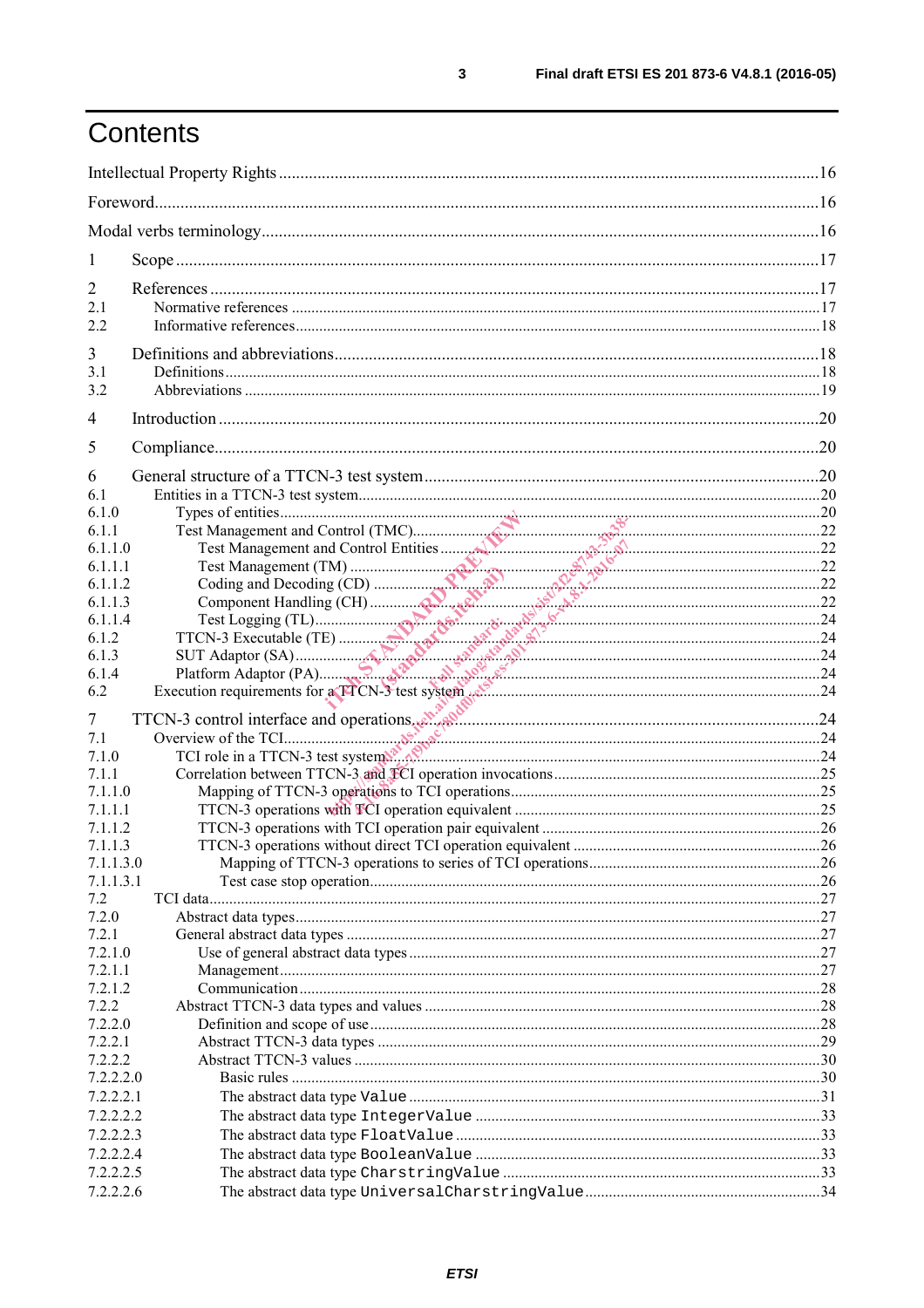| 7.2.2.2.7               |  |
|-------------------------|--|
| 7.2.2.2.8               |  |
| 7.2.2.2.9               |  |
| 7.2.2.2.10              |  |
| 7.2.2.2.11              |  |
| 7.2.2.2.12              |  |
| 7.2.2.2.13              |  |
|                         |  |
| 7.2.2.2.14              |  |
| 7.2.2.2.15              |  |
| 7.2.2.3                 |  |
| 7.2.2.3.1               |  |
| 7.2.2.3.2               |  |
| 7.2.2.3.3               |  |
| 7.2.2.3.4               |  |
| 7.2.2.3.5               |  |
| 7.2.2.4                 |  |
| 7.2.2.4.0               |  |
| 7.2.2.4.1               |  |
| 7.2.2.4.2               |  |
| 7.2.2.4.3               |  |
| 7.2.3                   |  |
| 7.2.3.1                 |  |
| 7.2.3.2                 |  |
| 7.2.3.3                 |  |
| 7.2.3.4                 |  |
| 7.3                     |  |
| 7.3.0                   |  |
| 7.3.1                   |  |
| 7.3.1.0                 |  |
| 7.3.1.1                 |  |
| 7.3.1.1.0               |  |
| 7.3.1.1.1               |  |
| 7.3.1.1.2               |  |
| 7.3.1.1.3               |  |
| 7.3.1.1.4               |  |
| 7.3.1.1.5               |  |
| 7.3.1.1.6               |  |
| 7.3.1.1.7               |  |
| 7.3.1.1.8               |  |
| 7.3.1.1.9<br>7.3.1.1.10 |  |
| 7.3.1.2                 |  |
| 7.3.1.2.0               |  |
| 7.3.1.2.1               |  |
| 7.3.1.2.2               |  |
| 7.3.1.2.3               |  |
| 7.3.1.2.4               |  |
| 7.3.1.2.5               |  |
| 7.3.1.2.6               |  |
| 7.3.2                   |  |
| 7.3.2.0                 |  |
| 7.3.2.1                 |  |
| 7.3.2.1.0               |  |
| 7.3.2.1.1               |  |
| 7.3.2.1.2               |  |
| 7.3.2.1.3               |  |
| 7.3.2.1.4               |  |
| 7.3.2.1.5               |  |
| 7.3.2.1.6               |  |
|                         |  |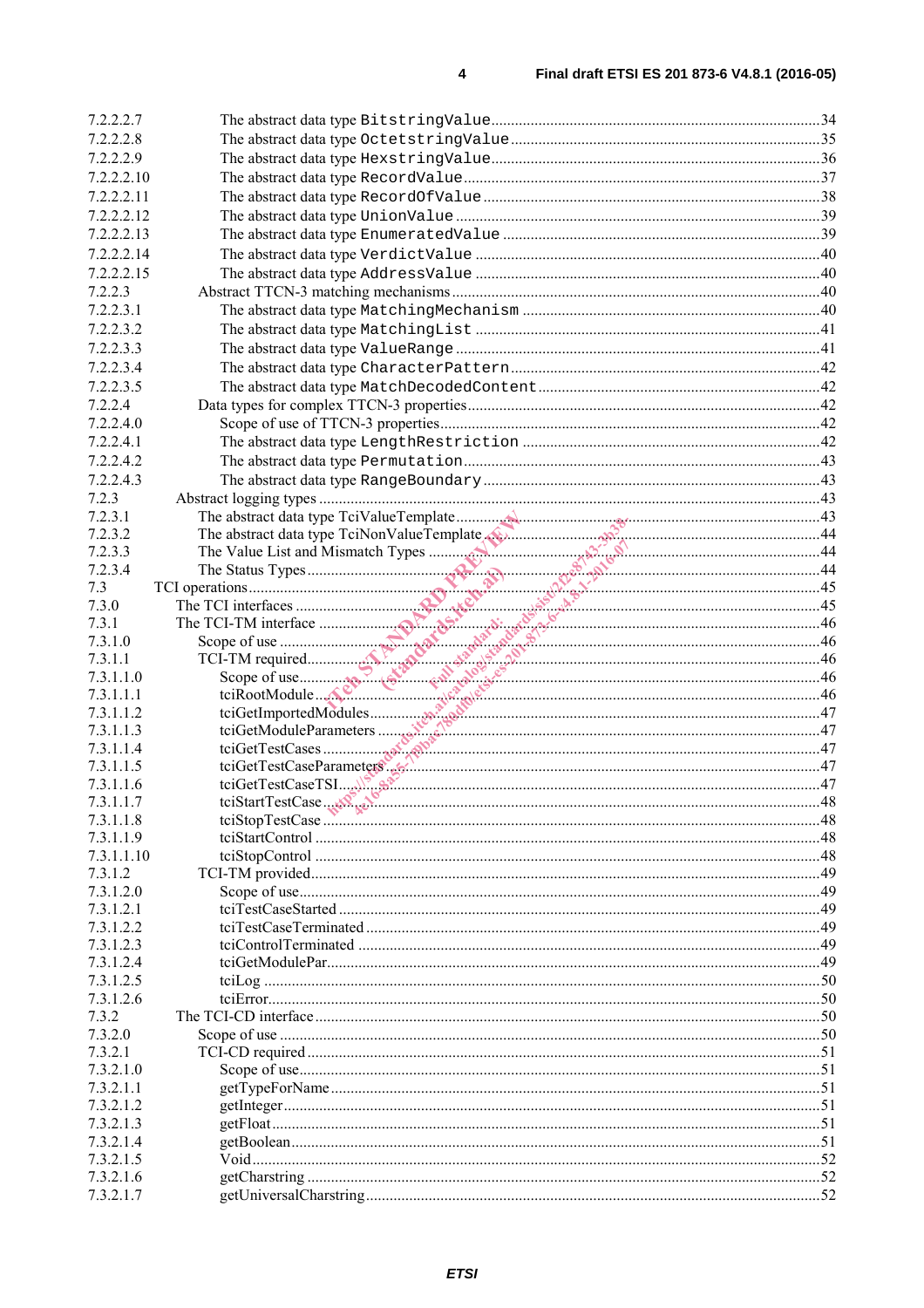| 7.3.2.1.8  |                                                                                                                                                                                                                                                        |  |
|------------|--------------------------------------------------------------------------------------------------------------------------------------------------------------------------------------------------------------------------------------------------------|--|
| 7.3.2.1.9  |                                                                                                                                                                                                                                                        |  |
| 7.3.2.1.10 |                                                                                                                                                                                                                                                        |  |
| 7.3.2.1.11 |                                                                                                                                                                                                                                                        |  |
| 7.3.2.1.12 |                                                                                                                                                                                                                                                        |  |
| 7.3.2.2    |                                                                                                                                                                                                                                                        |  |
| 7.3.2.2.0  |                                                                                                                                                                                                                                                        |  |
| 7.3.2.2.1  |                                                                                                                                                                                                                                                        |  |
| 7.3.2.2.2  |                                                                                                                                                                                                                                                        |  |
| 7.3.2.2.3  |                                                                                                                                                                                                                                                        |  |
| 7.3.2.2.4  |                                                                                                                                                                                                                                                        |  |
| 7.3.3      |                                                                                                                                                                                                                                                        |  |
| 7.3.3.0    |                                                                                                                                                                                                                                                        |  |
| 7.3.3.1    |                                                                                                                                                                                                                                                        |  |
| 7.3.3.1.0  |                                                                                                                                                                                                                                                        |  |
| 7.3.3.1.1  |                                                                                                                                                                                                                                                        |  |
| 7.3.3.1.2  |                                                                                                                                                                                                                                                        |  |
| 7.3.3.1.3  |                                                                                                                                                                                                                                                        |  |
| 7.3.3.1.4  |                                                                                                                                                                                                                                                        |  |
| 7.3.3.1.5  |                                                                                                                                                                                                                                                        |  |
| 7.3.3.1.6  |                                                                                                                                                                                                                                                        |  |
| 7.3.3.1.7  |                                                                                                                                                                                                                                                        |  |
| 7.3.3.1.8  |                                                                                                                                                                                                                                                        |  |
| 7.3.3.1.9  |                                                                                                                                                                                                                                                        |  |
| 7.3.3.1.10 |                                                                                                                                                                                                                                                        |  |
| 7.3.3.1.11 |                                                                                                                                                                                                                                                        |  |
| 7.3.3.1.12 |                                                                                                                                                                                                                                                        |  |
| 7.3.3.1.13 |                                                                                                                                                                                                                                                        |  |
| 7.3.3.1.14 |                                                                                                                                                                                                                                                        |  |
| 7.3.3.1.15 | tciStopTestComponent<br>tciDisconnect<br>tciDisconnect<br>tciMapParam<br>tciDisconnect<br>tciMapParam<br>tciDisconnect<br>tciMapParam<br>tciTharpParam<br>tciTestComponentRunning<br>tciTestComponentRunning<br>tciTestComponentLilled<br>tciExecuteTe |  |
| 7.3.3.1.16 |                                                                                                                                                                                                                                                        |  |
| 7.3.3.1.17 |                                                                                                                                                                                                                                                        |  |
| 7.3.3.1.18 |                                                                                                                                                                                                                                                        |  |
| 7.3.3.1.19 |                                                                                                                                                                                                                                                        |  |
| 7.3.3.1.20 |                                                                                                                                                                                                                                                        |  |
| 7.3.3.1.21 |                                                                                                                                                                                                                                                        |  |
| 7.3.3.1.22 |                                                                                                                                                                                                                                                        |  |
| 7.3.3.2    |                                                                                                                                                                                                                                                        |  |
| 7.3.3.2.0  |                                                                                                                                                                                                                                                        |  |
| 7.3.3.2.1  |                                                                                                                                                                                                                                                        |  |
| 7.3.3.2.2  |                                                                                                                                                                                                                                                        |  |
| 7.3.3.2.3  |                                                                                                                                                                                                                                                        |  |
| 7.3.3.2.4  |                                                                                                                                                                                                                                                        |  |
| 7.3.3.2.5  |                                                                                                                                                                                                                                                        |  |
| 7.3.3.2.6  |                                                                                                                                                                                                                                                        |  |
| 7.3.3.2.7  |                                                                                                                                                                                                                                                        |  |
| 7.3.3.2.8  |                                                                                                                                                                                                                                                        |  |
| 7.3.3.2.9  |                                                                                                                                                                                                                                                        |  |
| 7.3.3.2.10 |                                                                                                                                                                                                                                                        |  |
| 7.3.3.2.11 |                                                                                                                                                                                                                                                        |  |
| 7.3.3.2.12 |                                                                                                                                                                                                                                                        |  |
| 7.3.3.2.13 |                                                                                                                                                                                                                                                        |  |
| 7.3.3.2.14 |                                                                                                                                                                                                                                                        |  |
| 7.3.3.2.15 |                                                                                                                                                                                                                                                        |  |
| 7.3.3.2.16 |                                                                                                                                                                                                                                                        |  |
| 7.3.3.2.17 |                                                                                                                                                                                                                                                        |  |
| 7.3.3.2.18 |                                                                                                                                                                                                                                                        |  |
| 7.3.3.2.19 |                                                                                                                                                                                                                                                        |  |
| 7.3.3.2.20 |                                                                                                                                                                                                                                                        |  |
| 7.3.3.2.21 |                                                                                                                                                                                                                                                        |  |
| 7.3.3.2.22 |                                                                                                                                                                                                                                                        |  |
| 7.3.3.2.23 |                                                                                                                                                                                                                                                        |  |
|            |                                                                                                                                                                                                                                                        |  |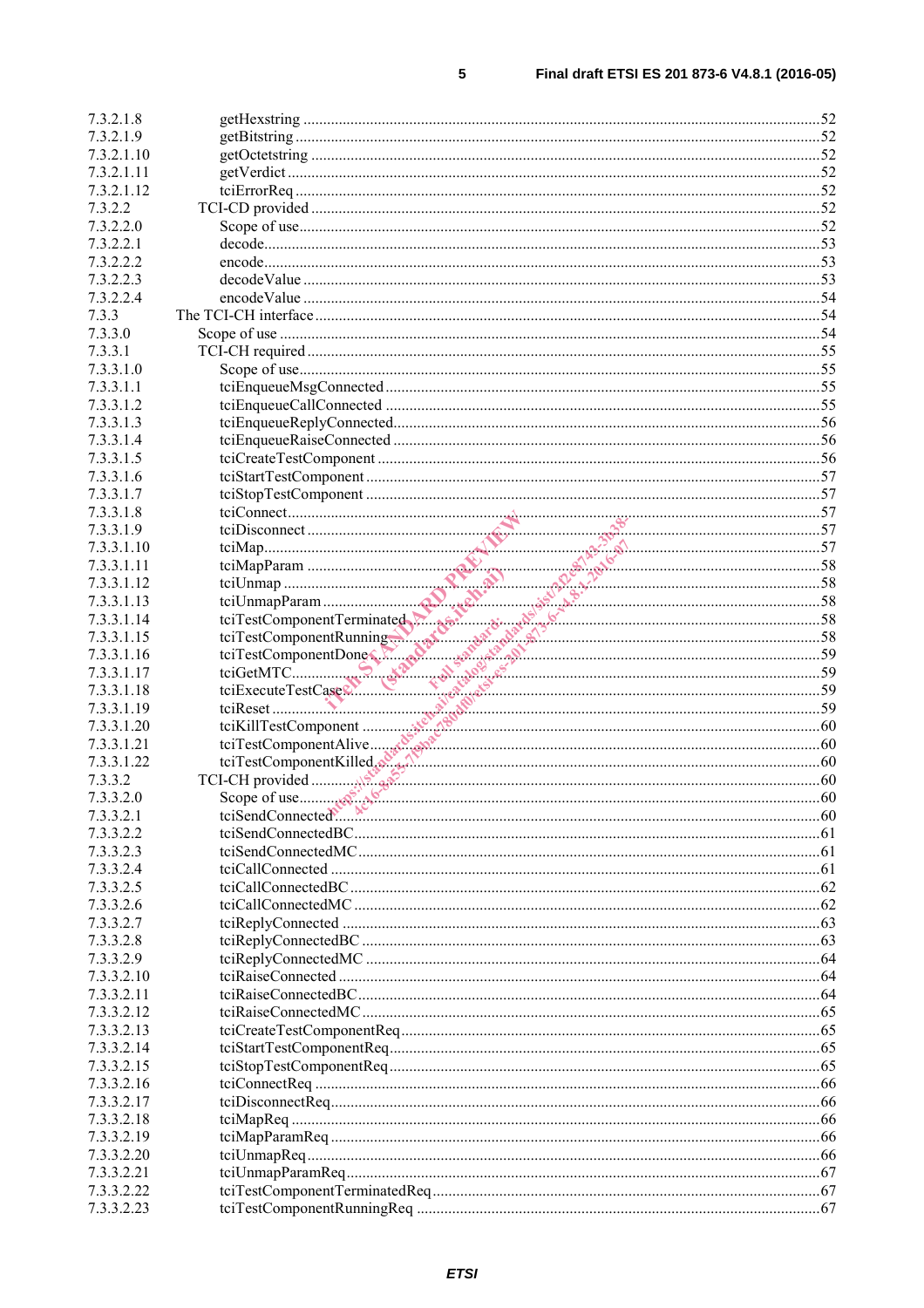| 7.3.3.2.24 |                                                                                                                                                                                                                                                                                                                                                                                                                                                |     |
|------------|------------------------------------------------------------------------------------------------------------------------------------------------------------------------------------------------------------------------------------------------------------------------------------------------------------------------------------------------------------------------------------------------------------------------------------------------|-----|
|            |                                                                                                                                                                                                                                                                                                                                                                                                                                                |     |
| 7.3.3.2.25 |                                                                                                                                                                                                                                                                                                                                                                                                                                                |     |
| 7.3.3.2.26 |                                                                                                                                                                                                                                                                                                                                                                                                                                                |     |
| 7.3.3.2.27 |                                                                                                                                                                                                                                                                                                                                                                                                                                                |     |
|            |                                                                                                                                                                                                                                                                                                                                                                                                                                                |     |
| 7.3.3.2.28 |                                                                                                                                                                                                                                                                                                                                                                                                                                                |     |
| 7.3.3.2.29 |                                                                                                                                                                                                                                                                                                                                                                                                                                                |     |
|            |                                                                                                                                                                                                                                                                                                                                                                                                                                                |     |
| 7.3.3.2.30 |                                                                                                                                                                                                                                                                                                                                                                                                                                                |     |
| 7.3.4      |                                                                                                                                                                                                                                                                                                                                                                                                                                                |     |
|            |                                                                                                                                                                                                                                                                                                                                                                                                                                                |     |
| 7.3.4.0    |                                                                                                                                                                                                                                                                                                                                                                                                                                                |     |
| 7.3.4.1    |                                                                                                                                                                                                                                                                                                                                                                                                                                                |     |
| 7.3.4.1.0  |                                                                                                                                                                                                                                                                                                                                                                                                                                                |     |
|            |                                                                                                                                                                                                                                                                                                                                                                                                                                                |     |
| 7.3.4.1.1  |                                                                                                                                                                                                                                                                                                                                                                                                                                                |     |
| 7.3.4.1.2  |                                                                                                                                                                                                                                                                                                                                                                                                                                                |     |
|            |                                                                                                                                                                                                                                                                                                                                                                                                                                                |     |
| 7.3.4.1.3  |                                                                                                                                                                                                                                                                                                                                                                                                                                                |     |
| 7.3.4.1.4  |                                                                                                                                                                                                                                                                                                                                                                                                                                                |     |
|            |                                                                                                                                                                                                                                                                                                                                                                                                                                                |     |
| 7.3.4.1.5  |                                                                                                                                                                                                                                                                                                                                                                                                                                                |     |
| 7.3.4.1.6  |                                                                                                                                                                                                                                                                                                                                                                                                                                                |     |
| 7.3.4.1.7  |                                                                                                                                                                                                                                                                                                                                                                                                                                                |     |
|            |                                                                                                                                                                                                                                                                                                                                                                                                                                                |     |
| 7.3.4.1.8  |                                                                                                                                                                                                                                                                                                                                                                                                                                                |     |
| 7.3.4.1.9  |                                                                                                                                                                                                                                                                                                                                                                                                                                                |     |
|            |                                                                                                                                                                                                                                                                                                                                                                                                                                                |     |
| 7.3.4.1.10 |                                                                                                                                                                                                                                                                                                                                                                                                                                                |     |
| 7.3.4.1.11 |                                                                                                                                                                                                                                                                                                                                                                                                                                                |     |
|            |                                                                                                                                                                                                                                                                                                                                                                                                                                                |     |
| 7.3.4.1.12 |                                                                                                                                                                                                                                                                                                                                                                                                                                                |     |
| 7.3.4.1.13 |                                                                                                                                                                                                                                                                                                                                                                                                                                                |     |
|            |                                                                                                                                                                                                                                                                                                                                                                                                                                                |     |
| 7.3.4.1.14 |                                                                                                                                                                                                                                                                                                                                                                                                                                                |     |
| 7.3.4.1.15 |                                                                                                                                                                                                                                                                                                                                                                                                                                                |     |
| 7.3.4.1.16 |                                                                                                                                                                                                                                                                                                                                                                                                                                                |     |
|            |                                                                                                                                                                                                                                                                                                                                                                                                                                                |     |
| 7.3.4.1.17 |                                                                                                                                                                                                                                                                                                                                                                                                                                                |     |
| 7.3.4.1.18 |                                                                                                                                                                                                                                                                                                                                                                                                                                                |     |
|            |                                                                                                                                                                                                                                                                                                                                                                                                                                                |     |
| 7.3.4.1.19 |                                                                                                                                                                                                                                                                                                                                                                                                                                                |     |
| 7.3.4.1.20 |                                                                                                                                                                                                                                                                                                                                                                                                                                                |     |
|            | $\begin{tabular}{ c c c c } \hline \text{tilMSend\_m.MC} & \text{f1} \\ \hline \text{tilMSend\_c\_BC} & \text{HUCM-174} \\ \hline \text{tilMMed\_c\_MC} & \text{f2} \\ \hline \text{tilMIMBismnach\_m} & \text{f3} \\ \hline \text{tilMIMBismnach\_m} & \text{f4} \\ \hline \text{tilMIMBismnach\_m} & \text{f5} \\ \hline \text{tilMIMBismnach\_m} & \text{f6} \\ \hline \text{tilMIMBismnach\_m} & \text{f8} \\ \hline \text{tilMIMBismnach$ |     |
| 7.3.4.1.21 |                                                                                                                                                                                                                                                                                                                                                                                                                                                |     |
| 7.3.4.1.22 |                                                                                                                                                                                                                                                                                                                                                                                                                                                |     |
| 7.3.4.1.23 |                                                                                                                                                                                                                                                                                                                                                                                                                                                |     |
|            |                                                                                                                                                                                                                                                                                                                                                                                                                                                |     |
| 7.3.4.1.24 |                                                                                                                                                                                                                                                                                                                                                                                                                                                |     |
| 7.3.4.1.25 |                                                                                                                                                                                                                                                                                                                                                                                                                                                |     |
|            |                                                                                                                                                                                                                                                                                                                                                                                                                                                |     |
| 7.3.4.1.26 |                                                                                                                                                                                                                                                                                                                                                                                                                                                |     |
| 7.3.4.1.27 |                                                                                                                                                                                                                                                                                                                                                                                                                                                |     |
| 7.3.4.1.28 | tliPrGetCallDetected <sup>®</sup> c                                                                                                                                                                                                                                                                                                                                                                                                            | .81 |
|            |                                                                                                                                                                                                                                                                                                                                                                                                                                                |     |
| 7.3.4.1.29 |                                                                                                                                                                                                                                                                                                                                                                                                                                                |     |
| 7.3.4.1.30 |                                                                                                                                                                                                                                                                                                                                                                                                                                                |     |
|            |                                                                                                                                                                                                                                                                                                                                                                                                                                                |     |
| 7.3.4.1.31 |                                                                                                                                                                                                                                                                                                                                                                                                                                                |     |
| 7.3.4.1.32 |                                                                                                                                                                                                                                                                                                                                                                                                                                                |     |
| 7.3.4.1.33 |                                                                                                                                                                                                                                                                                                                                                                                                                                                |     |
|            |                                                                                                                                                                                                                                                                                                                                                                                                                                                |     |
| 7.3.4.1.34 |                                                                                                                                                                                                                                                                                                                                                                                                                                                |     |
| 7.3.4.1.35 |                                                                                                                                                                                                                                                                                                                                                                                                                                                |     |
|            |                                                                                                                                                                                                                                                                                                                                                                                                                                                |     |
| 7.3.4.1.36 |                                                                                                                                                                                                                                                                                                                                                                                                                                                |     |
| 7.3.4.1.37 |                                                                                                                                                                                                                                                                                                                                                                                                                                                |     |
|            |                                                                                                                                                                                                                                                                                                                                                                                                                                                |     |
| 7.3.4.1.38 |                                                                                                                                                                                                                                                                                                                                                                                                                                                |     |
| 7.3.4.1.39 |                                                                                                                                                                                                                                                                                                                                                                                                                                                |     |
| 7.3.4.1.40 |                                                                                                                                                                                                                                                                                                                                                                                                                                                |     |
|            |                                                                                                                                                                                                                                                                                                                                                                                                                                                |     |
| 7.3.4.1.41 |                                                                                                                                                                                                                                                                                                                                                                                                                                                |     |
| 7.3.4.1.42 |                                                                                                                                                                                                                                                                                                                                                                                                                                                |     |
|            |                                                                                                                                                                                                                                                                                                                                                                                                                                                |     |
| 7.3.4.1.43 |                                                                                                                                                                                                                                                                                                                                                                                                                                                |     |
| 7.3.4.1.44 |                                                                                                                                                                                                                                                                                                                                                                                                                                                |     |
|            |                                                                                                                                                                                                                                                                                                                                                                                                                                                |     |
| 7.3.4.1.45 |                                                                                                                                                                                                                                                                                                                                                                                                                                                |     |
| 7.3.4.1.46 |                                                                                                                                                                                                                                                                                                                                                                                                                                                |     |
|            |                                                                                                                                                                                                                                                                                                                                                                                                                                                |     |
|            |                                                                                                                                                                                                                                                                                                                                                                                                                                                |     |
| 7.3.4.1.47 |                                                                                                                                                                                                                                                                                                                                                                                                                                                |     |
| 7.3.4.1.48 |                                                                                                                                                                                                                                                                                                                                                                                                                                                |     |
| 7.3.4.1.49 |                                                                                                                                                                                                                                                                                                                                                                                                                                                |     |
|            |                                                                                                                                                                                                                                                                                                                                                                                                                                                |     |
| 7.3.4.1.50 |                                                                                                                                                                                                                                                                                                                                                                                                                                                |     |
| 7.3.4.1.51 |                                                                                                                                                                                                                                                                                                                                                                                                                                                |     |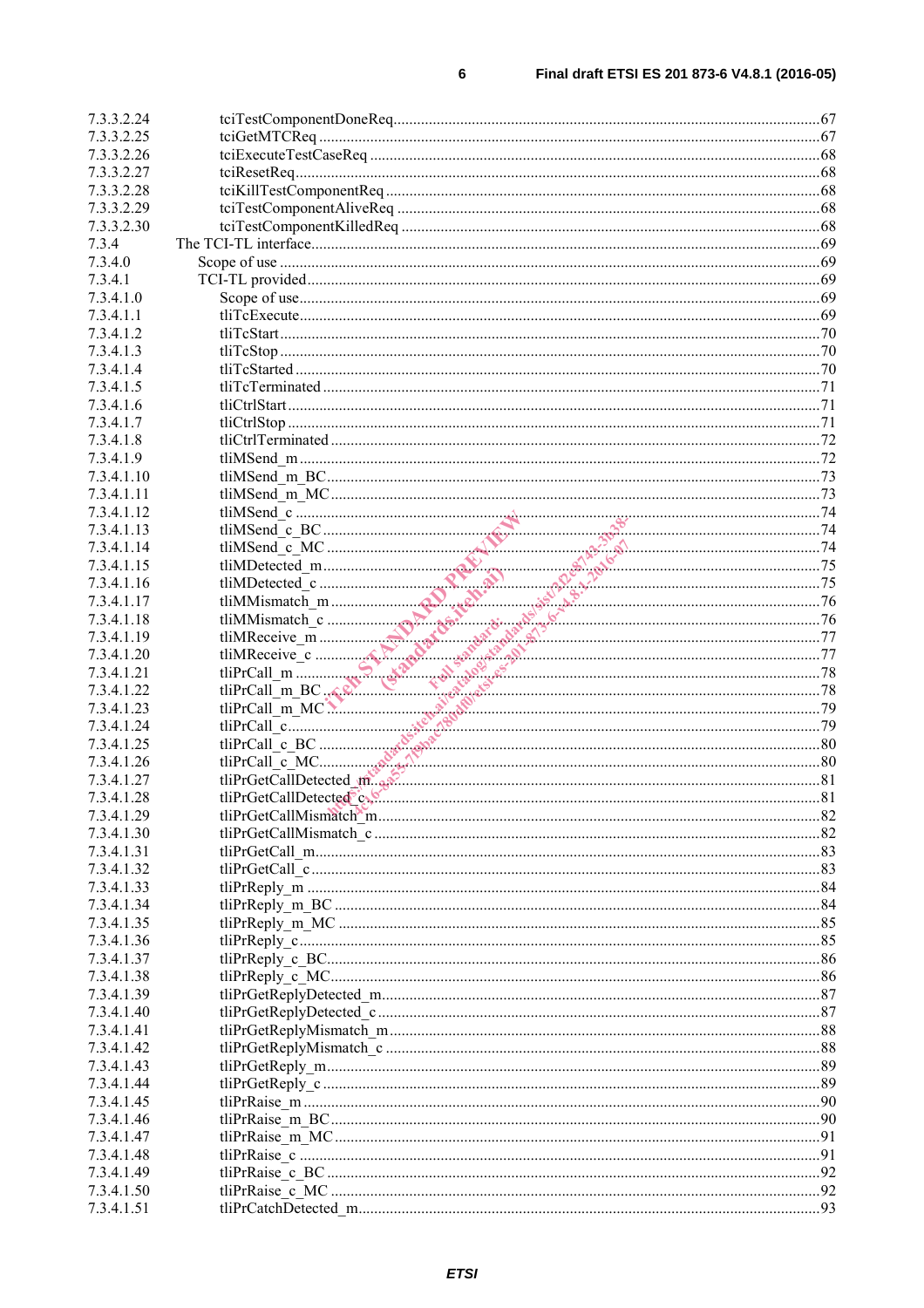| 7.3.4.1.52  |                                                                                                                                                                                                                                                                                                                                                                                                               |  |
|-------------|---------------------------------------------------------------------------------------------------------------------------------------------------------------------------------------------------------------------------------------------------------------------------------------------------------------------------------------------------------------------------------------------------------------|--|
| 7.3.4.1.53  |                                                                                                                                                                                                                                                                                                                                                                                                               |  |
| 7.3.4.1.54  |                                                                                                                                                                                                                                                                                                                                                                                                               |  |
| 7.3.4.1.55  |                                                                                                                                                                                                                                                                                                                                                                                                               |  |
| 7.3.4.1.56  |                                                                                                                                                                                                                                                                                                                                                                                                               |  |
| 7.3.4.1.57  |                                                                                                                                                                                                                                                                                                                                                                                                               |  |
|             |                                                                                                                                                                                                                                                                                                                                                                                                               |  |
| 7.3.4.1.58  |                                                                                                                                                                                                                                                                                                                                                                                                               |  |
| 7.3.4.1.59  |                                                                                                                                                                                                                                                                                                                                                                                                               |  |
| 7.3.4.1.60  |                                                                                                                                                                                                                                                                                                                                                                                                               |  |
| 7.3.4.1.61  |                                                                                                                                                                                                                                                                                                                                                                                                               |  |
| 7.3.4.1.62  |                                                                                                                                                                                                                                                                                                                                                                                                               |  |
| 7.3.4.1.63  |                                                                                                                                                                                                                                                                                                                                                                                                               |  |
| 7.3.4.1.64  |                                                                                                                                                                                                                                                                                                                                                                                                               |  |
| 7.3.4.1.65  |                                                                                                                                                                                                                                                                                                                                                                                                               |  |
| 7.3.4.1.66  |                                                                                                                                                                                                                                                                                                                                                                                                               |  |
| 7.3.4.1.67  |                                                                                                                                                                                                                                                                                                                                                                                                               |  |
| 7.3.4.1.68  |                                                                                                                                                                                                                                                                                                                                                                                                               |  |
| 7.3.4.1.69  |                                                                                                                                                                                                                                                                                                                                                                                                               |  |
| 7.3.4.1.70  |                                                                                                                                                                                                                                                                                                                                                                                                               |  |
|             |                                                                                                                                                                                                                                                                                                                                                                                                               |  |
| 7.3.4.1.71  |                                                                                                                                                                                                                                                                                                                                                                                                               |  |
| 7.3.4.1.72  |                                                                                                                                                                                                                                                                                                                                                                                                               |  |
| 7.3.4.1.73  |                                                                                                                                                                                                                                                                                                                                                                                                               |  |
| 7.3.4.1.74  |                                                                                                                                                                                                                                                                                                                                                                                                               |  |
| 7.3.4.1.75  |                                                                                                                                                                                                                                                                                                                                                                                                               |  |
| 7.3.4.1.76  |                                                                                                                                                                                                                                                                                                                                                                                                               |  |
| 7.3.4.1.77  |                                                                                                                                                                                                                                                                                                                                                                                                               |  |
| 7.3.4.1.78  |                                                                                                                                                                                                                                                                                                                                                                                                               |  |
| 7.3.4.1.79  | $\begin{tabular}{ c c c c } \hline \multicolumn{1}{ c }{til~U10mm} & 101 \\ \hline \multicolumn{1}{ c }{til~U10mm} & 102 \\ \hline \multicolumn{1}{ c }{til~U10mm} & 102 \\ \hline \multicolumn{1}{ c }{til~U2mm} & 102 \\ \hline \multicolumn{1}{ c }{til~U3mm} & 103 \\ \hline \multicolumn{1}{ c }{til~U4mm} & 104 \\ \hline \multicolumn{1}{ c }{til~U5mm} & 105 \\ \hline \multicolumn{1}{ c }{til~U5mm$ |  |
| 7.3.4.1.80  |                                                                                                                                                                                                                                                                                                                                                                                                               |  |
| 7.3.4.1.81  |                                                                                                                                                                                                                                                                                                                                                                                                               |  |
| 7.3.4.1.82  |                                                                                                                                                                                                                                                                                                                                                                                                               |  |
| 7.3.4.1.83  |                                                                                                                                                                                                                                                                                                                                                                                                               |  |
| 7.3.4.1.84  |                                                                                                                                                                                                                                                                                                                                                                                                               |  |
| 7.3.4.1.85  |                                                                                                                                                                                                                                                                                                                                                                                                               |  |
|             |                                                                                                                                                                                                                                                                                                                                                                                                               |  |
| 7.3.4.1.86  |                                                                                                                                                                                                                                                                                                                                                                                                               |  |
| 7.3.4.1.87  |                                                                                                                                                                                                                                                                                                                                                                                                               |  |
| 7.3.4.1.88  |                                                                                                                                                                                                                                                                                                                                                                                                               |  |
| 7.3.4.1.89  |                                                                                                                                                                                                                                                                                                                                                                                                               |  |
| 734190      | $tliSLeave$ $tliVar$ $107$                                                                                                                                                                                                                                                                                                                                                                                    |  |
| 7.3.4.1.91  |                                                                                                                                                                                                                                                                                                                                                                                                               |  |
| 7.3.4.1.92  |                                                                                                                                                                                                                                                                                                                                                                                                               |  |
| 7.3.4.1.93  |                                                                                                                                                                                                                                                                                                                                                                                                               |  |
| 7.3.4.1.94  |                                                                                                                                                                                                                                                                                                                                                                                                               |  |
| 7.3.4.1.95  |                                                                                                                                                                                                                                                                                                                                                                                                               |  |
| 7.3.4.1.96  |                                                                                                                                                                                                                                                                                                                                                                                                               |  |
| 7.3.4.1.97  |                                                                                                                                                                                                                                                                                                                                                                                                               |  |
| 7.3.4.1.98  |                                                                                                                                                                                                                                                                                                                                                                                                               |  |
| 7.3.4.1.99  |                                                                                                                                                                                                                                                                                                                                                                                                               |  |
| 7.3.4.1.100 |                                                                                                                                                                                                                                                                                                                                                                                                               |  |
| 7.3.4.1.101 |                                                                                                                                                                                                                                                                                                                                                                                                               |  |
|             |                                                                                                                                                                                                                                                                                                                                                                                                               |  |
| 7.3.4.1.102 |                                                                                                                                                                                                                                                                                                                                                                                                               |  |
| 7.3.4.1.103 |                                                                                                                                                                                                                                                                                                                                                                                                               |  |
| 7.3.4.1.104 |                                                                                                                                                                                                                                                                                                                                                                                                               |  |
| 7.3.4.1.105 |                                                                                                                                                                                                                                                                                                                                                                                                               |  |
| 7.3.4.1.106 |                                                                                                                                                                                                                                                                                                                                                                                                               |  |
| 7.3.4.1.107 |                                                                                                                                                                                                                                                                                                                                                                                                               |  |
| 7.3.4.1.108 |                                                                                                                                                                                                                                                                                                                                                                                                               |  |
| 7.3.4.1.109 |                                                                                                                                                                                                                                                                                                                                                                                                               |  |
| 7.3.4.1.110 |                                                                                                                                                                                                                                                                                                                                                                                                               |  |
| 7.3.4.1.111 |                                                                                                                                                                                                                                                                                                                                                                                                               |  |
| 7.3.4.1.112 |                                                                                                                                                                                                                                                                                                                                                                                                               |  |
| 7.3.4.1.113 |                                                                                                                                                                                                                                                                                                                                                                                                               |  |
|             |                                                                                                                                                                                                                                                                                                                                                                                                               |  |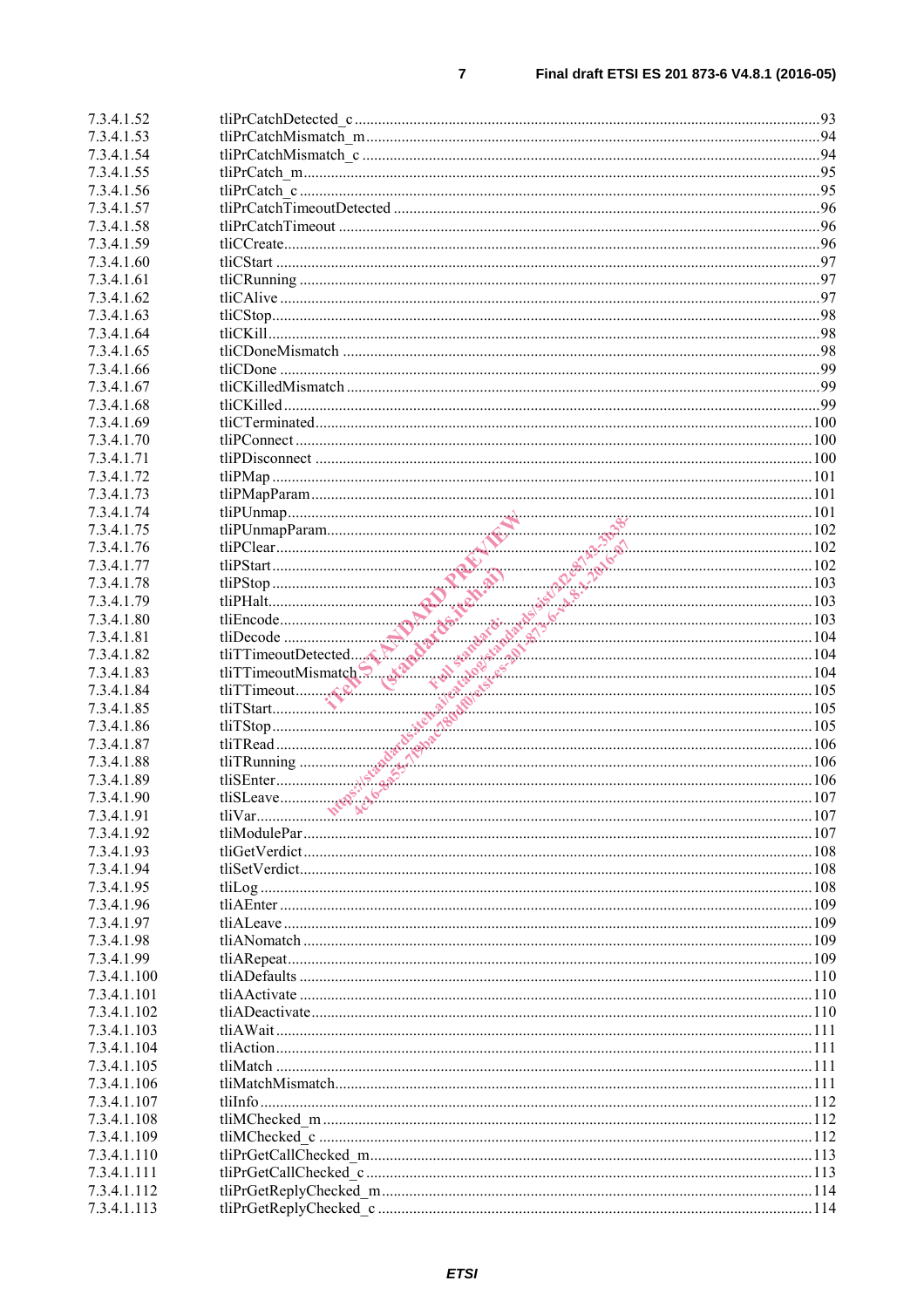$\bf{8}$ 

| 7.3.4.1.114 |                                                                                                                                                                                                                                                |  |
|-------------|------------------------------------------------------------------------------------------------------------------------------------------------------------------------------------------------------------------------------------------------|--|
| 7.3.4.1.115 |                                                                                                                                                                                                                                                |  |
| 7.3.4.1.116 |                                                                                                                                                                                                                                                |  |
|             |                                                                                                                                                                                                                                                |  |
| 7.3.4.1.117 |                                                                                                                                                                                                                                                |  |
| 7.3.4.1.118 |                                                                                                                                                                                                                                                |  |
| 7.3.4.1.119 |                                                                                                                                                                                                                                                |  |
| 7.3.4.1.120 |                                                                                                                                                                                                                                                |  |
|             |                                                                                                                                                                                                                                                |  |
| 7.3.4.1.121 |                                                                                                                                                                                                                                                |  |
| 8           |                                                                                                                                                                                                                                                |  |
|             |                                                                                                                                                                                                                                                |  |
| 8.1         |                                                                                                                                                                                                                                                |  |
| 8.2         |                                                                                                                                                                                                                                                |  |
| 8.2.1       |                                                                                                                                                                                                                                                |  |
| 8.2.2       |                                                                                                                                                                                                                                                |  |
|             |                                                                                                                                                                                                                                                |  |
| 8.3         |                                                                                                                                                                                                                                                |  |
| 8.3.1       |                                                                                                                                                                                                                                                |  |
| 8.3.2       |                                                                                                                                                                                                                                                |  |
| 8.3.2.0     |                                                                                                                                                                                                                                                |  |
| 8.3.2.1     |                                                                                                                                                                                                                                                |  |
|             |                                                                                                                                                                                                                                                |  |
| 8.3.2.2     |                                                                                                                                                                                                                                                |  |
| 8.3.2.3     |                                                                                                                                                                                                                                                |  |
| 8.3.2.4     |                                                                                                                                                                                                                                                |  |
| 8.3.2.5     |                                                                                                                                                                                                                                                |  |
|             |                                                                                                                                                                                                                                                |  |
| 8.3.2.6     | TeiBehaviourldType<br>TeiBehaviourldType<br>TeiModuleIdType<br>TeiModuleParameterIdType<br>TeiModuleParameterIdType<br>TeiModuleParameterIdType                                                                                                |  |
| 8.3.2.7     |                                                                                                                                                                                                                                                |  |
| 8.3.2.8     |                                                                                                                                                                                                                                                |  |
| 8.3.2.9     |                                                                                                                                                                                                                                                |  |
|             |                                                                                                                                                                                                                                                |  |
| 8.3.2.10    |                                                                                                                                                                                                                                                |  |
| 8.3.2.11    |                                                                                                                                                                                                                                                |  |
| 8.3.2.12    |                                                                                                                                                                                                                                                |  |
| 8.3.2.13    |                                                                                                                                                                                                                                                |  |
| 8.3.2.14    |                                                                                                                                                                                                                                                |  |
|             |                                                                                                                                                                                                                                                |  |
| 8.3.2.15    |                                                                                                                                                                                                                                                |  |
| 8.3.2.16    |                                                                                                                                                                                                                                                |  |
| 8.3.2.17    |                                                                                                                                                                                                                                                |  |
| 8.3.2.18    |                                                                                                                                                                                                                                                |  |
|             |                                                                                                                                                                                                                                                |  |
| 8.3.2.19    | TciModuleParameterListType<br>TciModuleParameterListType<br>TciModuleParameterType<br>TciParameterTypeListType<br>TciParameterTypeListType<br>TciParameterTypeListType<br>TciParameterTypeListType<br>TciParameterTypeListType<br>TciParameter |  |
| 8.3.2.20    |                                                                                                                                                                                                                                                |  |
| 8.3.3       |                                                                                                                                                                                                                                                |  |
| 8.3.3.0     | General principles $\mathbb{R}^N$                                                                                                                                                                                                              |  |
| 8.3.3.1     |                                                                                                                                                                                                                                                |  |
|             |                                                                                                                                                                                                                                                |  |
| 8.3.4       |                                                                                                                                                                                                                                                |  |
| 8.3.4.0     |                                                                                                                                                                                                                                                |  |
| 8.3.4.1     |                                                                                                                                                                                                                                                |  |
| 8.3.4.2     |                                                                                                                                                                                                                                                |  |
| 8.3.4.3     |                                                                                                                                                                                                                                                |  |
|             |                                                                                                                                                                                                                                                |  |
| 8.3.4.4     |                                                                                                                                                                                                                                                |  |
| 8.3.4.5     |                                                                                                                                                                                                                                                |  |
| 8.3.4.6     |                                                                                                                                                                                                                                                |  |
| 8.3.4.7     |                                                                                                                                                                                                                                                |  |
|             |                                                                                                                                                                                                                                                |  |
| 8.3.4.8     |                                                                                                                                                                                                                                                |  |
| 8.3.4.9     |                                                                                                                                                                                                                                                |  |
| 8.3.4.10    |                                                                                                                                                                                                                                                |  |
| 8.3.4.11    |                                                                                                                                                                                                                                                |  |
| 8.3.4.12    |                                                                                                                                                                                                                                                |  |
|             |                                                                                                                                                                                                                                                |  |
| 8.3.4.13    |                                                                                                                                                                                                                                                |  |
| 8.3.4.14    |                                                                                                                                                                                                                                                |  |
| 8.3.4.15    |                                                                                                                                                                                                                                                |  |
| 8.3.5       |                                                                                                                                                                                                                                                |  |
| 8.3.5.0     |                                                                                                                                                                                                                                                |  |
|             |                                                                                                                                                                                                                                                |  |
| 8.3.5.1     |                                                                                                                                                                                                                                                |  |
| 8.3.5.2     |                                                                                                                                                                                                                                                |  |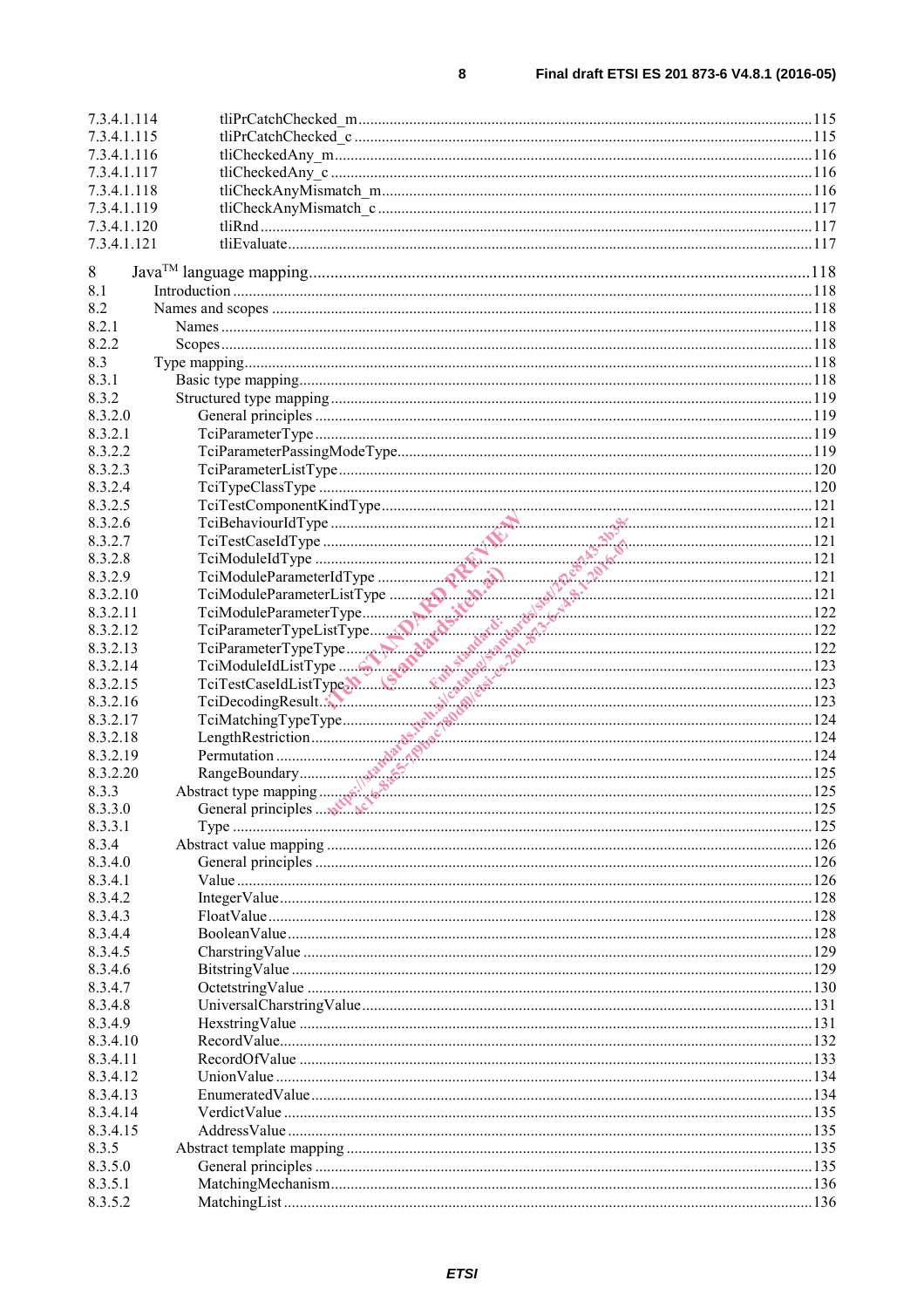| 8.3.5.3              |  |  |
|----------------------|--|--|
| 8.3.5.4              |  |  |
| 8.3.5.5              |  |  |
| 8.3.6                |  |  |
| 8.3.6.0              |  |  |
| 8.3.6.1              |  |  |
| 8.3.6.2              |  |  |
| 8.3.6.3              |  |  |
| 8.3.6.4              |  |  |
| 8.3.6.5              |  |  |
| 8.3.6.6              |  |  |
| 8.3.6.7              |  |  |
| 8.3.6.8              |  |  |
| 8.4                  |  |  |
| 8.5                  |  |  |
| 8.5.0                |  |  |
| 8.5.1                |  |  |
| 8.5.1.1              |  |  |
| 8.5.1.2              |  |  |
| 8.5.2                |  |  |
| 8.5.2.1              |  |  |
| 8.5.2.2              |  |  |
| 8.5.3                |  |  |
| 8.5.3.1              |  |  |
| 8.5.3.2              |  |  |
| 8.5.4                |  |  |
| 8.5.4.1              |  |  |
| 8.6                  |  |  |
|                      |  |  |
| 8.7                  |  |  |
| 8.8                  |  |  |
|                      |  |  |
|                      |  |  |
| 9                    |  |  |
| 9.1                  |  |  |
| 9.2                  |  |  |
| 9.3                  |  |  |
| 9.4                  |  |  |
| 9.4.1                |  |  |
| 9.4.1.1              |  |  |
| 9.4.1.2              |  |  |
| 9.4.2                |  |  |
| 9.4.2.1              |  |  |
| 9.4.2.2              |  |  |
| 9.4.3                |  |  |
| 9.4.3.1              |  |  |
| 9.4.3.2              |  |  |
| 9.4.4                |  |  |
| 9.4.4.1              |  |  |
| 9.5                  |  |  |
| 9.6                  |  |  |
| 9.7                  |  |  |
|                      |  |  |
| 10                   |  |  |
| 10.1                 |  |  |
| 10.2                 |  |  |
| 10.3                 |  |  |
| 10.4                 |  |  |
| 10.5                 |  |  |
| 10.5.0               |  |  |
| 10.5.1               |  |  |
| 10.5.2               |  |  |
| 10.5.2.1<br>10.5.2.2 |  |  |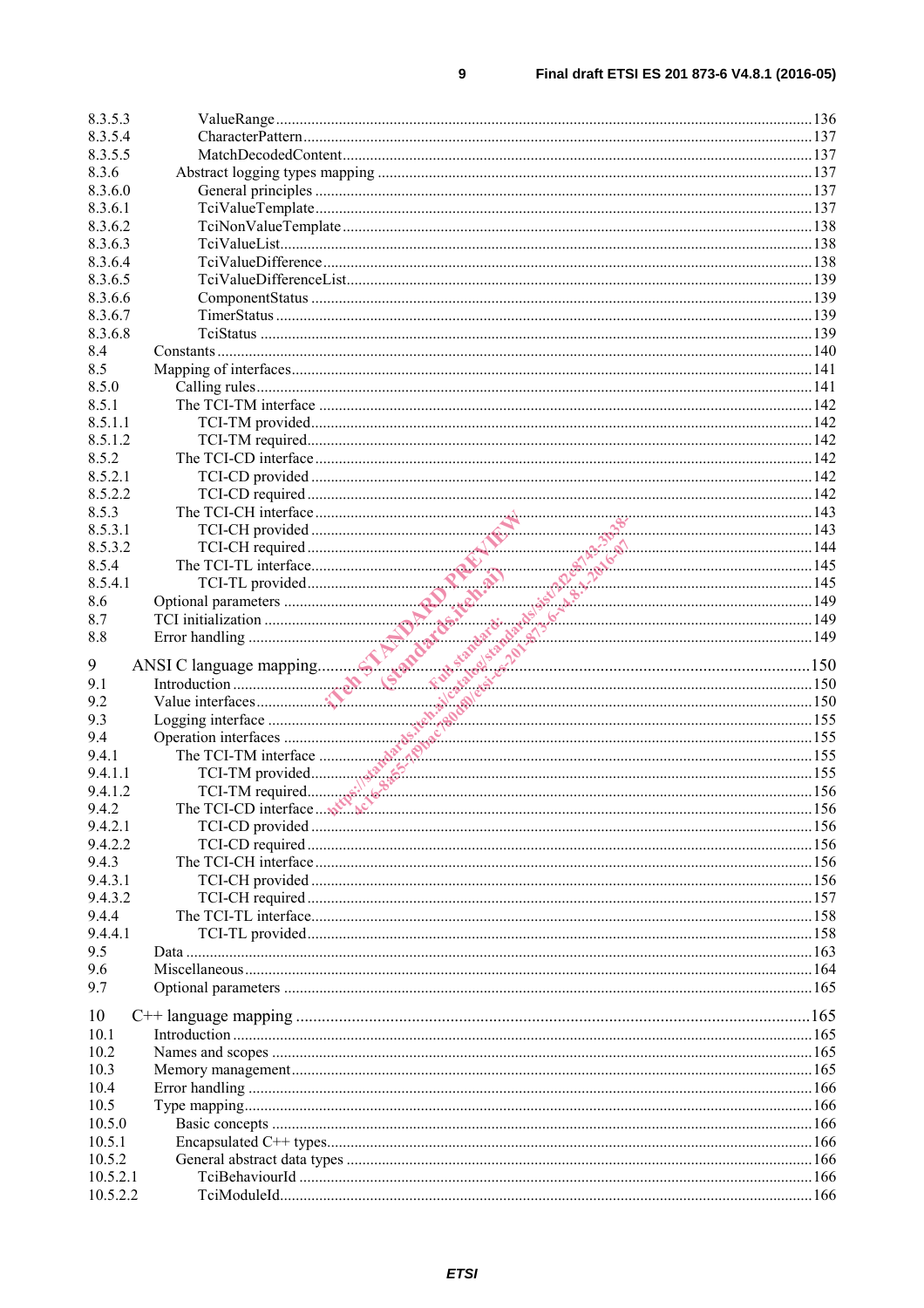| 10.5.2.3              |                                                                                                                                                                                                                                                                                                                                                                                                                                                                                   |  |
|-----------------------|-----------------------------------------------------------------------------------------------------------------------------------------------------------------------------------------------------------------------------------------------------------------------------------------------------------------------------------------------------------------------------------------------------------------------------------------------------------------------------------|--|
| 10.5.2.4              |                                                                                                                                                                                                                                                                                                                                                                                                                                                                                   |  |
| 10.5.2.5              |                                                                                                                                                                                                                                                                                                                                                                                                                                                                                   |  |
| 10.5.2.6              |                                                                                                                                                                                                                                                                                                                                                                                                                                                                                   |  |
| 10.5.2.7              |                                                                                                                                                                                                                                                                                                                                                                                                                                                                                   |  |
| 10.5.2.8              |                                                                                                                                                                                                                                                                                                                                                                                                                                                                                   |  |
| 10.5.2.9              |                                                                                                                                                                                                                                                                                                                                                                                                                                                                                   |  |
| 10.5.2.10             |                                                                                                                                                                                                                                                                                                                                                                                                                                                                                   |  |
| 10.5.2.11             |                                                                                                                                                                                                                                                                                                                                                                                                                                                                                   |  |
| 10.5.2.12             |                                                                                                                                                                                                                                                                                                                                                                                                                                                                                   |  |
| 10.5.2.13             |                                                                                                                                                                                                                                                                                                                                                                                                                                                                                   |  |
| 10.5.2.14             |                                                                                                                                                                                                                                                                                                                                                                                                                                                                                   |  |
| 10.5.2.15             |                                                                                                                                                                                                                                                                                                                                                                                                                                                                                   |  |
| 10.5.2.16             |                                                                                                                                                                                                                                                                                                                                                                                                                                                                                   |  |
| 10.5.2.17             |                                                                                                                                                                                                                                                                                                                                                                                                                                                                                   |  |
| 10.5.2.18             |                                                                                                                                                                                                                                                                                                                                                                                                                                                                                   |  |
| 10.5.2.19             |                                                                                                                                                                                                                                                                                                                                                                                                                                                                                   |  |
| 10.5.3                |                                                                                                                                                                                                                                                                                                                                                                                                                                                                                   |  |
| 10.5.3.1              |                                                                                                                                                                                                                                                                                                                                                                                                                                                                                   |  |
| 10.5.3.2              |                                                                                                                                                                                                                                                                                                                                                                                                                                                                                   |  |
| 10.5.3.3              |                                                                                                                                                                                                                                                                                                                                                                                                                                                                                   |  |
| 10.5.3.4              | $\begin{tabular}{ c c c c } \hline \text{Floal} \text{Nale} & 177 \\ \text{Chearstring Value} & 178 \\ \hline \text{Distring Value} & 178 \\ \text{Bistring Value} & 179 \\ \text{Hestring Value} & 180 \\ \text{RecordValue} & 180 \\ \text{RecordValue} & 181 \\ \text{RecordValue} & 181 \\ \text{ReordofValue} & 182 \\ \text{UnnoValue} & 183 \\ \text{UnnonValue} & 184 \\ \text{Heterical Value} & 184 \\ \text{Adress Value} & 184 \\ \text{AdctesValue} & 184 \\ \text{$ |  |
| 10.5.3.5              |                                                                                                                                                                                                                                                                                                                                                                                                                                                                                   |  |
| 10.5.3.6              |                                                                                                                                                                                                                                                                                                                                                                                                                                                                                   |  |
| 10.5.3.7              |                                                                                                                                                                                                                                                                                                                                                                                                                                                                                   |  |
| 10.5.3.8              |                                                                                                                                                                                                                                                                                                                                                                                                                                                                                   |  |
| 10.5.3.9<br>10.5.3.10 |                                                                                                                                                                                                                                                                                                                                                                                                                                                                                   |  |
| 10.5.3.11             |                                                                                                                                                                                                                                                                                                                                                                                                                                                                                   |  |
| 10.5.3.12             |                                                                                                                                                                                                                                                                                                                                                                                                                                                                                   |  |
| 10.5.3.13             |                                                                                                                                                                                                                                                                                                                                                                                                                                                                                   |  |
| 10.5.3.14             |                                                                                                                                                                                                                                                                                                                                                                                                                                                                                   |  |
| 10.5.3.15             |                                                                                                                                                                                                                                                                                                                                                                                                                                                                                   |  |
| 10.5.3.16             |                                                                                                                                                                                                                                                                                                                                                                                                                                                                                   |  |
| 10.5.3.17             |                                                                                                                                                                                                                                                                                                                                                                                                                                                                                   |  |
| 10.5.3.18             |                                                                                                                                                                                                                                                                                                                                                                                                                                                                                   |  |
| 10.5.3.19             |                                                                                                                                                                                                                                                                                                                                                                                                                                                                                   |  |
| 10.5.3.20             |                                                                                                                                                                                                                                                                                                                                                                                                                                                                                   |  |
| 10.5.3.21             |                                                                                                                                                                                                                                                                                                                                                                                                                                                                                   |  |
| 10.5.3.22             |                                                                                                                                                                                                                                                                                                                                                                                                                                                                                   |  |
| 10.5.4                |                                                                                                                                                                                                                                                                                                                                                                                                                                                                                   |  |
| 10.5.4.1              |                                                                                                                                                                                                                                                                                                                                                                                                                                                                                   |  |
| 10.5.4.2              |                                                                                                                                                                                                                                                                                                                                                                                                                                                                                   |  |
| 10.5.4.3              |                                                                                                                                                                                                                                                                                                                                                                                                                                                                                   |  |
| 10.5.4.4              |                                                                                                                                                                                                                                                                                                                                                                                                                                                                                   |  |
| 10.5.4.5              |                                                                                                                                                                                                                                                                                                                                                                                                                                                                                   |  |
| 10.5.4.6              |                                                                                                                                                                                                                                                                                                                                                                                                                                                                                   |  |
| 10.5.4.7              |                                                                                                                                                                                                                                                                                                                                                                                                                                                                                   |  |
| 10.5.4.8              |                                                                                                                                                                                                                                                                                                                                                                                                                                                                                   |  |
| 10.6                  |                                                                                                                                                                                                                                                                                                                                                                                                                                                                                   |  |
| 10.6.1                |                                                                                                                                                                                                                                                                                                                                                                                                                                                                                   |  |
| 10.6.1.1              |                                                                                                                                                                                                                                                                                                                                                                                                                                                                                   |  |
| 10.6.1.2              |                                                                                                                                                                                                                                                                                                                                                                                                                                                                                   |  |
| 10.6.2                |                                                                                                                                                                                                                                                                                                                                                                                                                                                                                   |  |
| 10.6.2.1              |                                                                                                                                                                                                                                                                                                                                                                                                                                                                                   |  |
| 10.6.2.2              |                                                                                                                                                                                                                                                                                                                                                                                                                                                                                   |  |
| 10.6.3                |                                                                                                                                                                                                                                                                                                                                                                                                                                                                                   |  |
| 10.6.3.1              |                                                                                                                                                                                                                                                                                                                                                                                                                                                                                   |  |
| 10.6.3.2              |                                                                                                                                                                                                                                                                                                                                                                                                                                                                                   |  |
| 10.6.4                |                                                                                                                                                                                                                                                                                                                                                                                                                                                                                   |  |
| 10.6.4.1              |                                                                                                                                                                                                                                                                                                                                                                                                                                                                                   |  |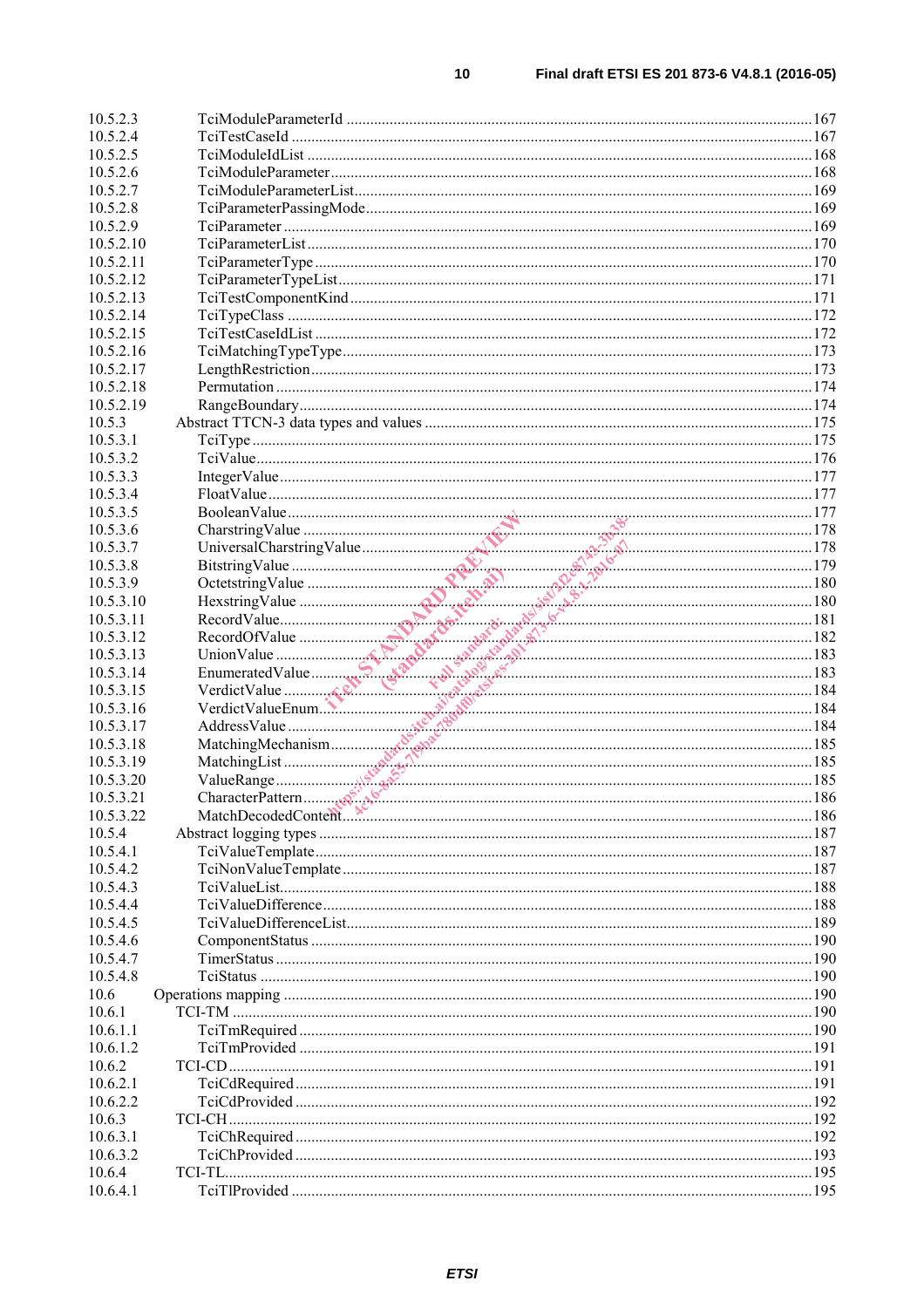| 11                   |              | .203 |
|----------------------|--------------|------|
| 11.1                 |              |      |
| 11.2                 |              |      |
| 11.3                 |              |      |
| 11.3.1               |              |      |
| 11.3.1.1             |              |      |
| 11.3.1.2             |              |      |
| 11.3.1.3             |              |      |
| 11.3.1.4             |              |      |
| 11.3.1.5             |              |      |
| 11.3.1.6             |              |      |
| 11.3.1.7             |              |      |
| 11.3.1.8             |              |      |
| 11.3.1.9             |              |      |
| 11.3.1.10            |              |      |
| 11.3.2               |              |      |
| 11.3.2.1             |              |      |
| 11.3.2.2             |              |      |
| 11.3.2.3             |              |      |
| 11.3.2.4             |              |      |
| 11.3.2.5             |              |      |
| 11.3.2.6             |              |      |
| 11.3.2.7             |              |      |
| 11.3.2.8             |              |      |
| 11.3.2.9             |              |      |
| 11.3.2.10            |              |      |
| 11.3.2.11            |              |      |
| 11.3.2.12            |              |      |
| 11.3.2.13            |              |      |
| 11.3.2.14            |              |      |
| 11.3.2.15            |              |      |
| 11.3.2.16            |              |      |
| 11.3.2.17            |              |      |
| 11.3.2.18            |              |      |
| 11.3.2.19            |              |      |
| 11.3.2.20            |              |      |
| 11.3.3               |              |      |
| 11.3.3.1             |              |      |
| 11.3.3.2             | IntegerValue | 212  |
| 11.3.3.3             |              |      |
| 11.3.3.4             |              |      |
| 11.3.3.5             |              |      |
| 11.3.3.6             |              |      |
| 11.3.3.7<br>11.3.3.8 |              |      |
| 11.3.3.9             |              |      |
| 11.3.3.10            |              |      |
| 11.3.3.11            |              |      |
| 11.3.3.12            |              |      |
| 11.3.3.13            |              |      |
| 11.3.3.14            |              |      |
| 11.3.3.15            |              |      |
| 11.3.3.16            |              |      |
| 11.3.3.17            |              |      |
| 11.3.3.18            |              |      |
| 11.3.3.19            |              |      |
| 11.3.3.20            |              |      |
| 11.3.3.21            |              |      |
| 11.3.3.22            |              |      |
| 11.3.3.23            |              |      |
| 11.3.3.24            |              |      |
| 11.3.4               |              |      |
|                      |              |      |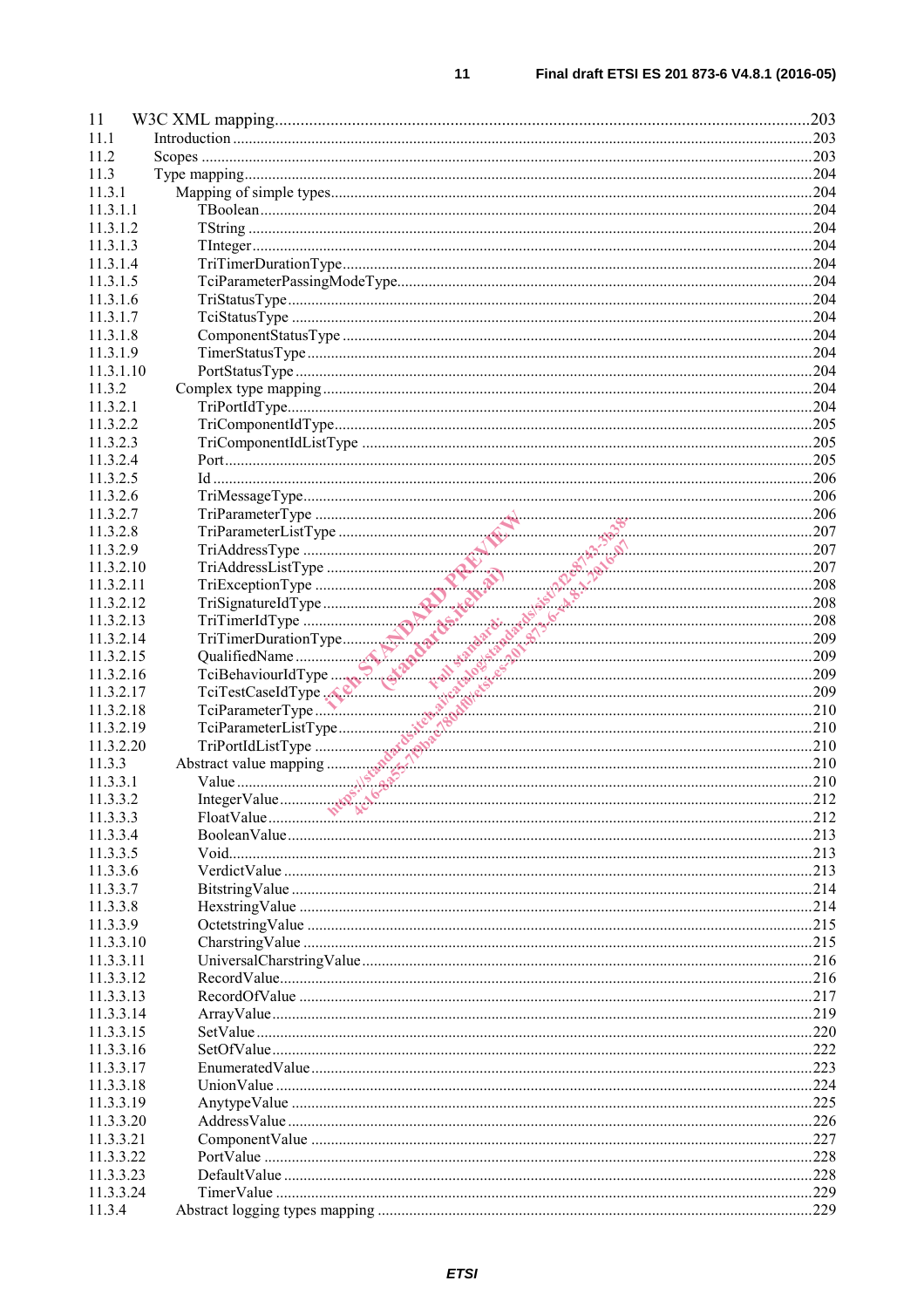| 11.3.4.1  |                                                                                |      |
|-----------|--------------------------------------------------------------------------------|------|
| 11.3.4.2  |                                                                                |      |
| 11.3.4.3  |                                                                                |      |
| 11.3.4.4  |                                                                                |      |
| 11.3.4.5  |                                                                                |      |
| 11.4      |                                                                                |      |
| 11.4.0    |                                                                                |      |
| 11.4.1    |                                                                                |      |
| 11.4.2    |                                                                                |      |
| 11.4.2.1  |                                                                                |      |
|           |                                                                                |      |
| 12        |                                                                                |      |
| 12.1      |                                                                                |      |
| 12.2      |                                                                                |      |
| 12.2.1    |                                                                                |      |
| 12.2.2    |                                                                                |      |
| 12.3      |                                                                                |      |
| 12.4      |                                                                                |      |
| 12.4.1    |                                                                                |      |
| 12.4.1.0  |                                                                                |      |
| 12.4.1.1  |                                                                                |      |
|           |                                                                                |      |
| 12.4.2    |                                                                                |      |
| 12.4.2.0  |                                                                                |      |
| 12.4.2.1  |                                                                                |      |
| 12.4.2.2  |                                                                                |      |
| 12.4.2.3  |                                                                                |      |
| 12.4.2.4  |                                                                                |      |
| 12.4.2.5  |                                                                                |      |
| 12.4.2.6  |                                                                                |      |
| 12.4.2.7  |                                                                                |      |
| 12.4.2.8  |                                                                                |      |
| 12.4.2.9  |                                                                                |      |
| 12.4.2.10 |                                                                                |      |
| 12.4.2.11 |                                                                                |      |
| 12.4.2.12 |                                                                                |      |
| 12.4.2.13 |                                                                                |      |
| 12.4.2.14 | TeiModuleParameterListType<br>TeiParameterTypeType<br>TeiParameterTypeListType |      |
| 12.4.2.15 |                                                                                |      |
| 12.4.2.16 | TciMatchingTypeType                                                            |      |
| 12.4.2.17 |                                                                                | .260 |
| 12.4.2.18 |                                                                                |      |
| 12.4.2.19 |                                                                                | 260  |
| 12.4.3    |                                                                                |      |
| 12.4.3.0  |                                                                                |      |
| 12.4.3.1  |                                                                                |      |
| 12.4.4    |                                                                                |      |
| 12.4.4.0  |                                                                                |      |
| 12.4.4.1  |                                                                                |      |
| 12.4.4.2  |                                                                                |      |
| 12.4.4.3  |                                                                                |      |
|           |                                                                                |      |
| 12.4.4.4  |                                                                                |      |
| 12.4.4.5  |                                                                                |      |
| 12.4.4.6  |                                                                                |      |
| 12.4.4.7  |                                                                                |      |
| 12.4.4.8  |                                                                                |      |
| 12.4.4.9  |                                                                                |      |
| 12.4.4.10 |                                                                                |      |
| 12.4.4.11 |                                                                                |      |
| 12.4.4.12 |                                                                                | 268  |
| 12.4.4.13 |                                                                                |      |
| 12.4.4.14 |                                                                                |      |
| 12.4.4.15 |                                                                                |      |